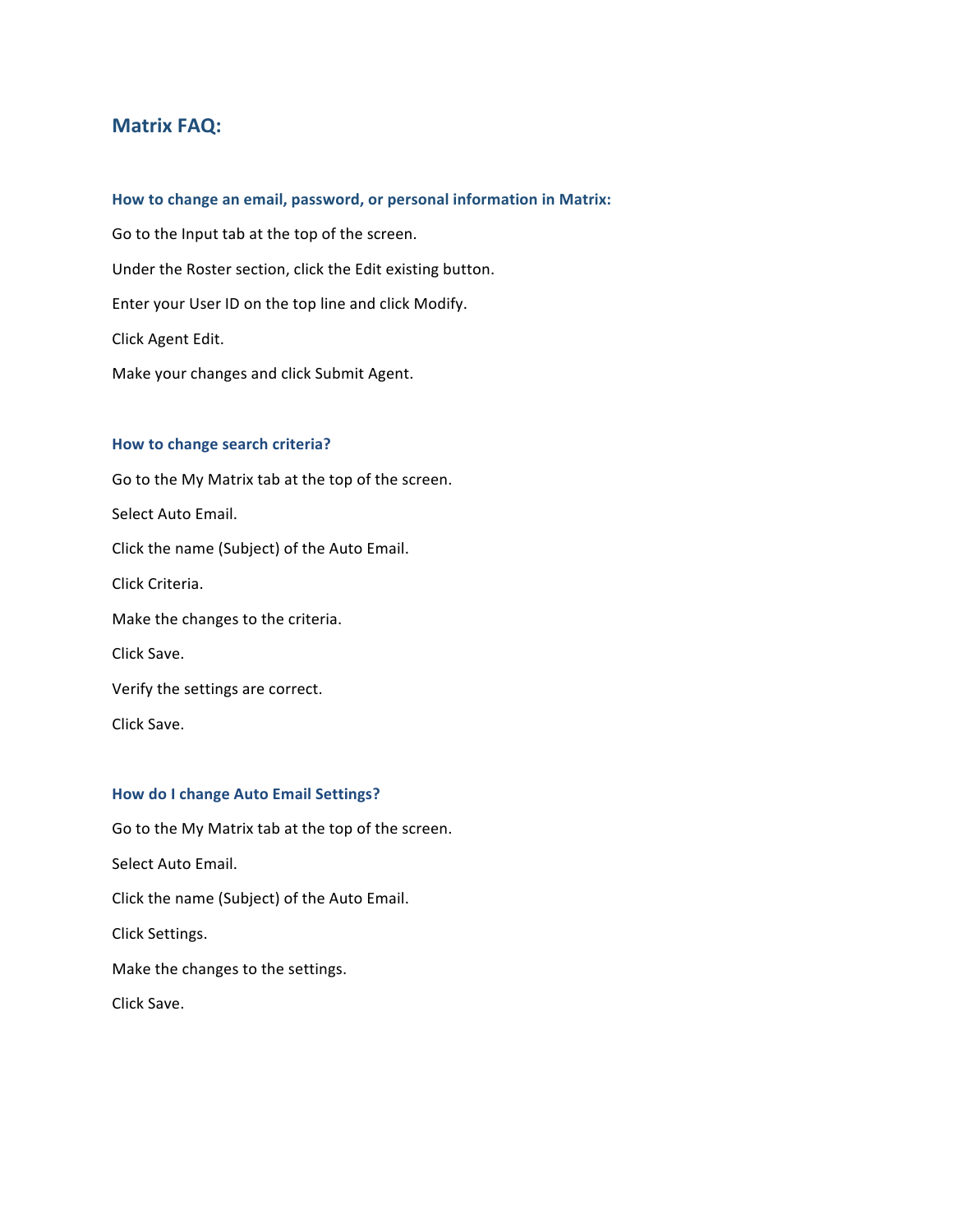## **What is the difference between a Saved Search and Auto Email?**

Saved Searches are general searches you can run and monitor in the system. They do NOT attach to or send notifications to a client.

Auto emails attach to clients and send out new or updated properties to the Client Portal to be viewed by the customer.

# How do I disable or turn off an Auto Email for a client?

Go to the My Matrix tab at the top of the screen.

Click Auto Email.

Select the Auto Email by checking the box at the far left of the screen.

Click the Disable button in the bottom left corner of the screen.

# **What is Reverse Prospect?**

This feature facilitates agents getting in touch with each other for their clients' mutual benefit. Listing Agents more easily find other agents with buyers looking for properties like the ones they represent for sellers. Agents representing potential buyers become more aware of available properties matching their buyers' criteria.

- **Agents working with Potential Buyer(s):** To make a saved search available for Reverse Prospecting, click the "Available for Reverse Prospect" checkbox under the Automatic Email settings (My Matrix>Auto Email). This will assign a number to the search that will show on your Saved Searches screen. (*It is automatically selected. You must uncheck it to opt-out.*) List Agents with matching properties can now more easily find you.
- List Agents: If you have a listing you want to conduct Reverse Prospecting on, go to the "My Listings" screen (*under the My Matrix tab*), select the listing you want to Reverse Prospect, and click the "Reverse Prospect" button. The display will show you a list of agents with saved search criteria that match your listing. If you contact an agent, be sure to give them the numerical code from the display so they can easily find the matching search/customer.

**NOTE:** Reverse Prospecting is completely anonymous for your buyers. List agents are not given your customer names or contact information.

## How do I narrow the Results grid?

As you go through your search results, there may be only certain ones you want to keep. Click the check box next to each listing you want to keep. Click the "Narrow" button. This will remove all listings from your search results that you did not check, so that you can more easily focus on the listings that interest you. In other words, you "narrowed" your search results.